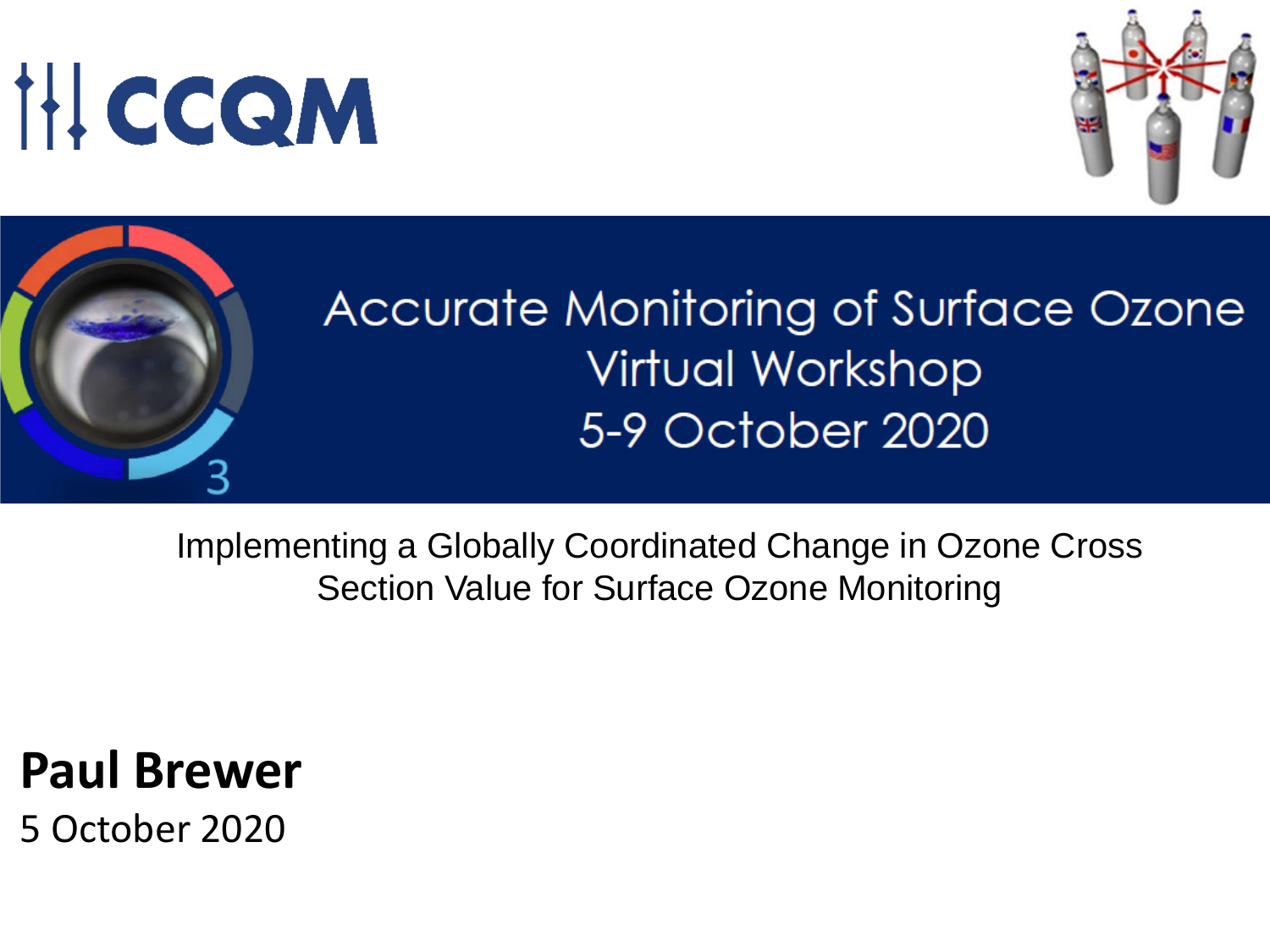### **Introduction**



**Global distribution of near-surface ozone concentration** measured by the GAW network stations (2000– 2009) superimposed on modelsimulated ozone concentration from the Monitoring Atmospheric Composition and Climate reanalysis (2003–2010). Monthly mean for July. (*Source*: *GAW Report No. 209*,

- Powerful oxidant, can impair the functioning of the human respiratory and cardiovascular systems
- Ozone pollution can affect the main ecosystem services provided by terrestrial plants
- Many countries have implemented ozone air quality standards for the protection of human health
- Role in climate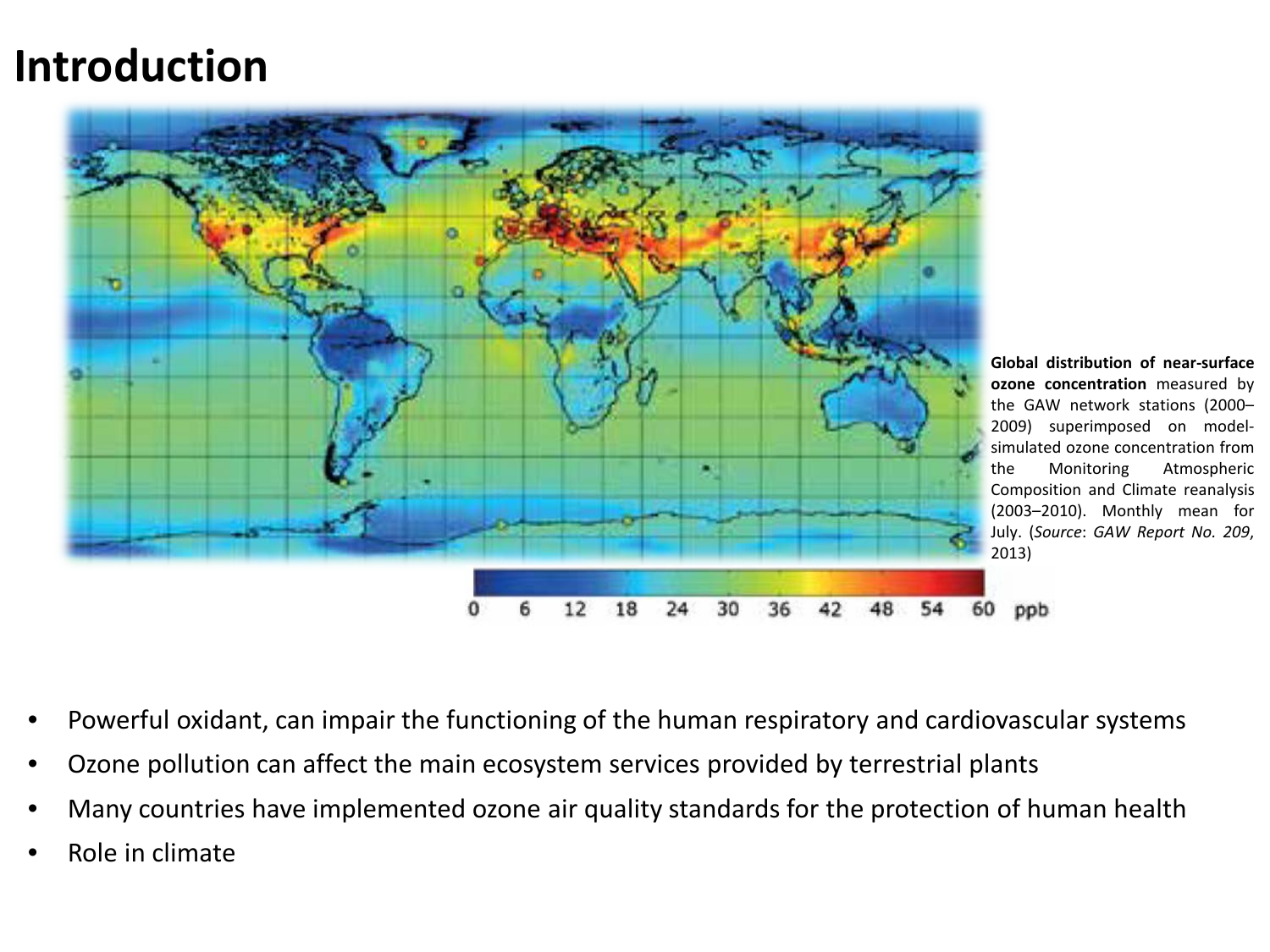# **Ozone cross section at 254 nm (air)**

### **Why is accuracy important?**

- Comparable and accurate measurements of atmospheric ozone concentrations essential for human health and the environment
- Prevalence of standards and instruments based on the absorption of UV radiation at the mercury-line wavelength of 253.65 nm (air) for amount fraction measurements of surface ozone
- The uncertainty in the value of the ozone absorption cross-section per molecule is the biggest impediment to achieving accurate and SI-traceable values from ozone reference photometers that are useful to end users
- The value is an important anchor point for referencing the absorption cross-sections of ozone throughout the electromagnetic spectrum

### **Why change?**

- Ozone cross-section data (at 254 nm) suggests that historical data is biased by about 2%, confirmed by non-UV absorption measurements (Gas Phase titration)
- Recommendations of ACSO change consistent with expected changes in values at other wavelengths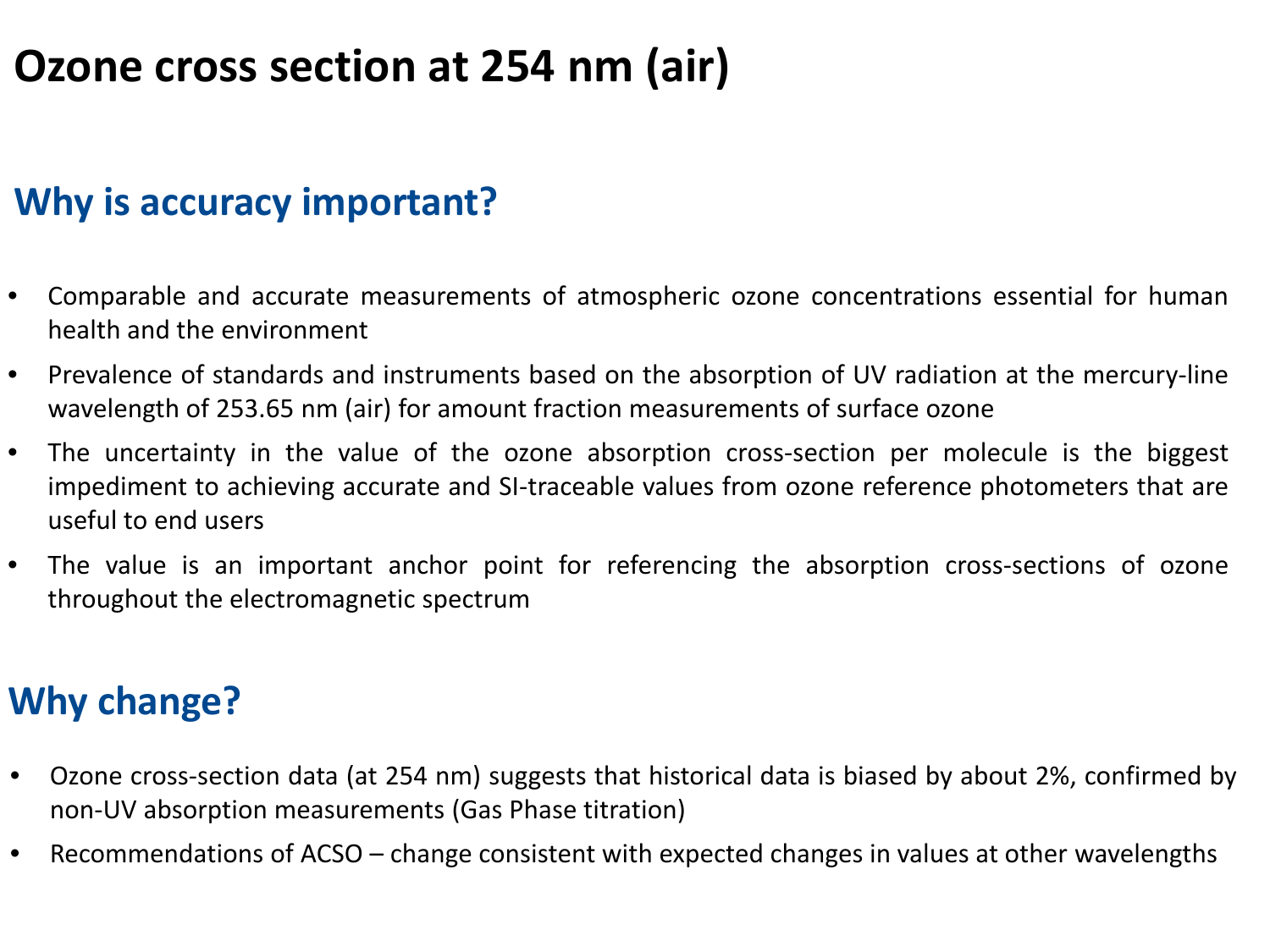# **CCQM task group**

**Traceability for surface ozone measurements is established through ozone reference photometers, and the GAWG is the expert body in CCQM to recommend values for use in BIPM.QM-K1**

- Established under the CCQM Gas Analysis Working Group
- Recommend SI-traceable value and uncertainty for  $O<sub>3</sub>$  cross section at 253.65 nm (air)
- Compare, evaluate, and review  $O_3$  absorption cross section data in the scientific literature
- Assess completeness of the uncertainty budgets and quantify possible biases in published values
- Scientifically rigorous strategy to yield the recommended cross section and combined uncertainty
- Summarise results in an appropriate peer-reviewed journal
- Inform CCQM-GAWG regarding the recommended value for use in future BIPM.QM-K1 comparisons

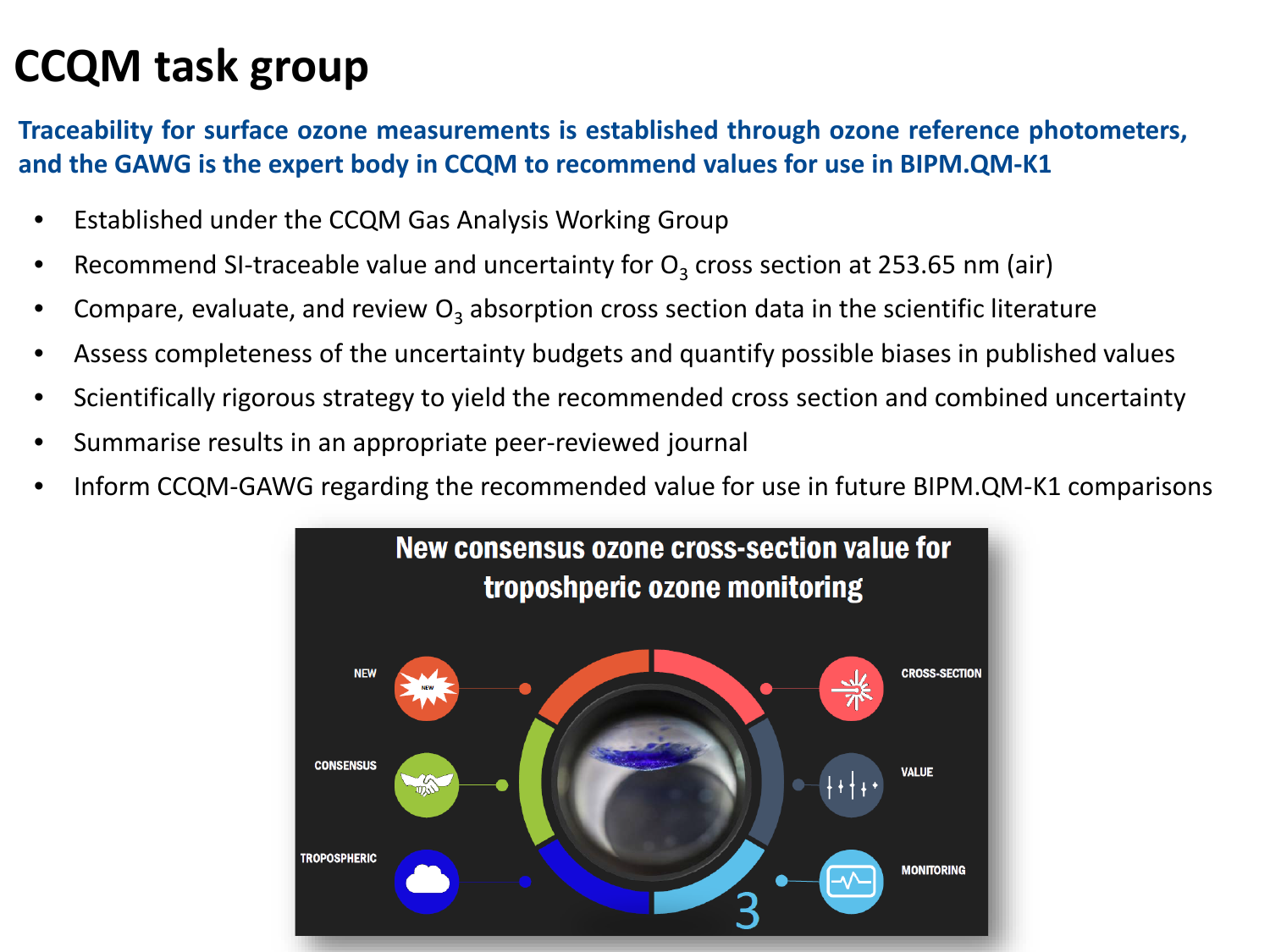# **CCQM task group**



1. Hearn A. G., Proc. Phys. Soc. 78, 932-940 (1961) 2. WMO/GAW No. 218, Absorption Cross Sections of Ozone (ACSO) Status Report, (2015)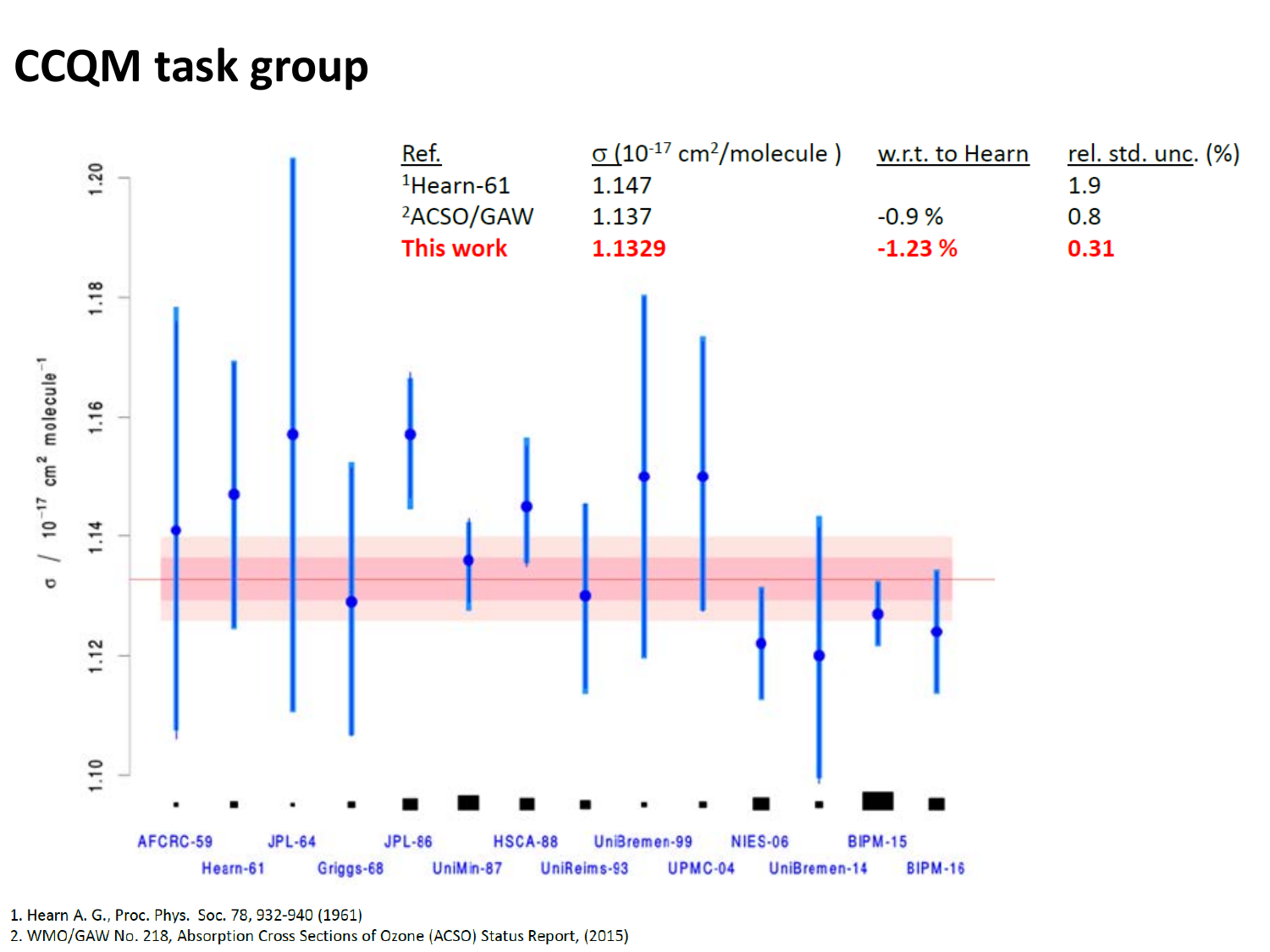# **CCQM task group**

### **Paper published in Metrologia**

Metrologia



**PAPER • OPEN ACCESS** 

Recommendation of a consensus value of the ozone absorption crosssection at 253.65 nm based on a literature review

To cite this article: J T Hodges et al 2019 Metrologia 56 034001



### Recommendation of a consensus value of the ozone absorption cross-section at 253,65 nm based on a literature review

#### J T Hodges<sup>1</sup>®, J Viallon<sup>2,10</sup>®, P J Brewer<sup>3</sup>©, B J Drouin<sup>4</sup>, V Gorshelev<sup>5</sup>, C Janssen<sup>6</sup><sup>o</sup>, S Lee<sup>7</sup><sup>o</sup>, A Possolo<sup>1</sup><sup>o</sup>, M A H Smith<sup>8</sup><sup>o</sup>, J Walden<sup>9</sup> and  $\overline{\mathbf{R}}$  | Wielgosz<sup>2</sup>

- <sup>1</sup> National Institute of Standards and Technology (NIST), Gaithersburg, MD, United States of America
- <sup>2</sup> Bureau International des Poids et Mesures (BIPM), Sèvres, France
- <sup>3</sup> National Physical Laboratory (NPL), Teddington, Middlesex, United Kingdom
- <sup>4</sup> Jet Propulsion Laboratory, NASA, California Institute of Technology, Pasadena, CA, United States of America
- 
- Institute of Environmental Physics, Bremen University, Bremen, Germany <sup>6</sup> LERMA-IPSL, Sorbonne Université, Observatoire de Paris, PSL Université, CNRS, Paris, France
- Korea Research Institute of Standards and Science (KRISS), Daejeon, Republic of Korea
- <sup>8</sup> NASA Langley Research Center, Hampton, VA, United States of America
- <sup>9</sup> Finnish Meteorological Institute (FMI), Helsinki, Finland

#### E-mail: jviallon@bipm.org (J Viallon)

Received 19 October 2018, revised 14 February 2019 Accepted for publication 1 March 2019 Published 4 April 2019



A detailed review and analysis of literature values for the absorption cross-section of ozone at room temperature at the mercury-line wavelength (253.65 nm, air) is reported. Data from fourteen independent sets of measurements spanning the years 1959-2016 were considered. The present analysis is based upon a revised assessment of all Type A and Type B uncertainty components for each previously reported cross-section. A consensus value for the absorption cross-section of  $1.1329(35) \times 10^{-17}$  cm<sup>2</sup> molecule<sup>-1</sup> is recommended based on statistical analysis of the weighted data. This new cross-section value is 1.23% lower and its uncertainty sixfold smaller than the uncertainty of the conventionally accepted reference value reported by Hearn (1961 Proc. Phys. Soc. 78 932-40).

Keywords: ozone, absorption cross-section, reference data, troposphere

S Supplementary material for this article is available online

(Some figures may appear in colour only in the online journal)

### **CCQM-20/30 Recommendation document approved by the CCQM in September**

- The 2019 value of **1.1329 x 10-17 cm2** and standard uncertainty **0.0035 x 10-17 cm2** be adopted for the ozone absorption cross-section per molecule at 253.65 nm (air) for use in ozone measurement standards maintained at the BIPM and for the calculation of the reference value for the BIPM.QM-K1 on-going comparison of surface ozone measurement standards
- The BIPM and the NMIs work with the atmospheric monitoring community and other stakeholders towards a global implementation of the 2019 value
- The date of implementation of the 2019 value for the ozone absorption cross-section per molecule at 253.65 nm (air) be decided after consultation with stakeholder communities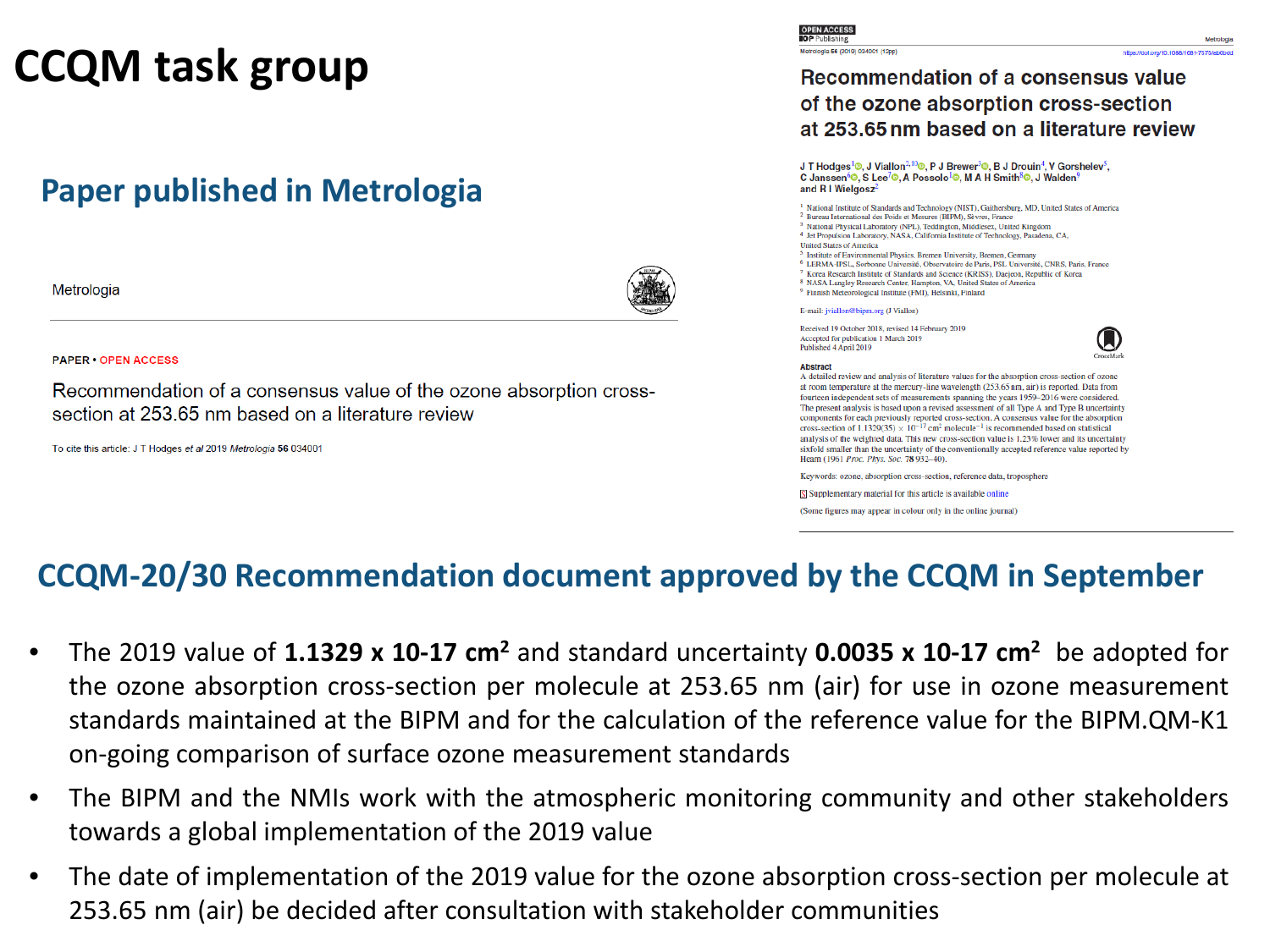## **Workshop Aims**

**To develop a plan and timetable for a globally coordinated and universal implementation of the ozone absorption cross-section value at 253.65 nm, published in 2019, for the measurement of surface ozone concentrations around the world.**

### **Open sessions**

**5 October Surface Ozone Measurements and its Impact 6 October International Standards, Calibration Services and Monitoring Networks 7 October Air Quality Normative Aspects, Ozone Analyser Manufacturing**

### **Task groups**

| 1 Identifying and implementing change                      | 2 Time line for change                                                |
|------------------------------------------------------------|-----------------------------------------------------------------------|
| How do we clearly identify the change being made?          | How much time is required to prepare for change?                      |
| Will a change be mandatory or voluntary?                   | What is a reasonable implementation date and schedule?                |
|                                                            |                                                                       |
| <b>3 Communicating change</b>                              | 4 Managing change                                                     |
| How do we best publicise the change and its date/schedule? | How do we best identify risks in making the change and mitigate them? |

### **8 October Breakout Sessions for Task Groups 9 October Feedback from Task Groups, Conclusions and Recommendations**